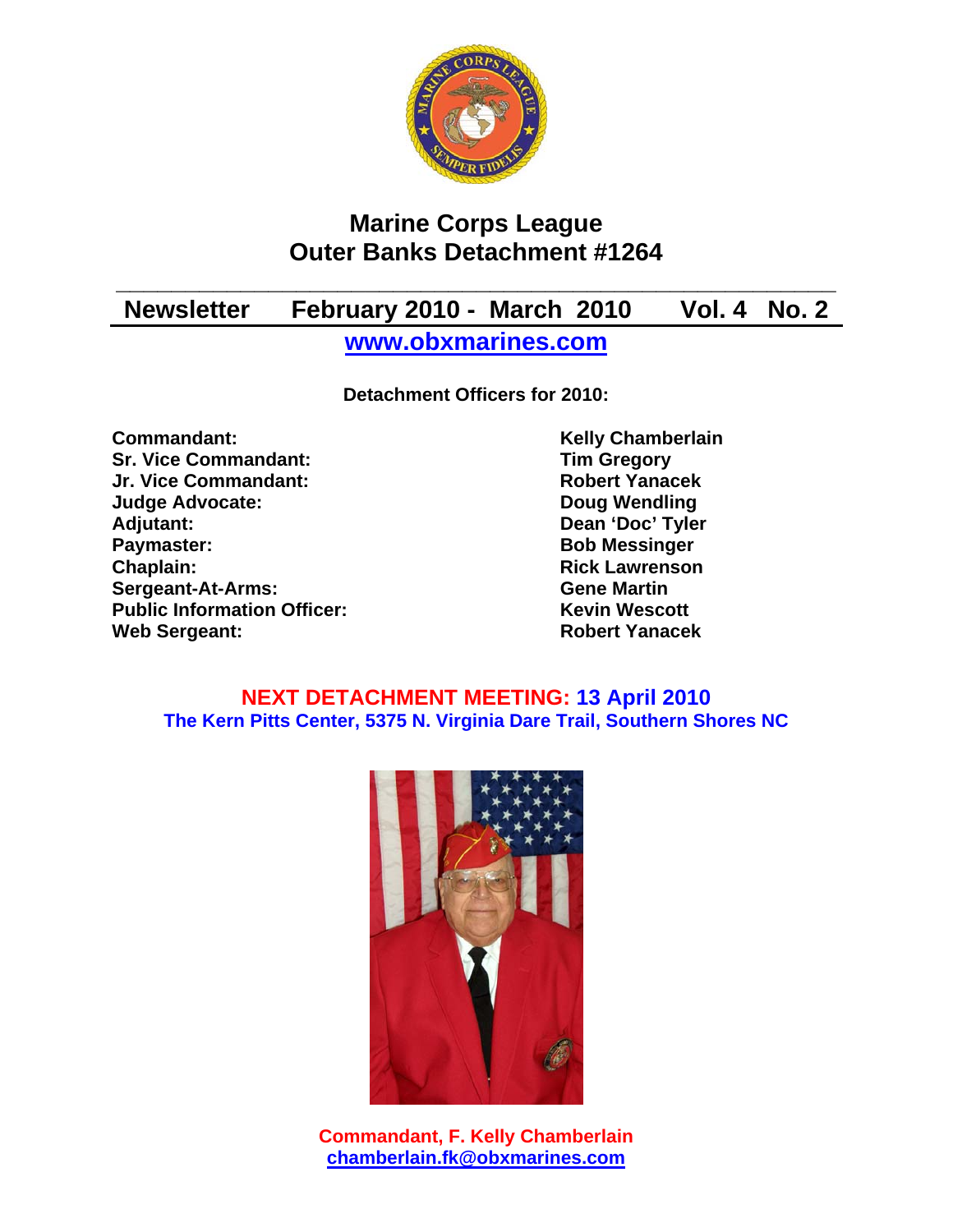## **Current Intel:**

#### **Check your Detachment Website OFTEN: www.obxmarines.com**

#### **Detachment Meeting 9Feb10**

**Goals and Objectives for 2010 discussed. Toys for Tots: Bob Messinger/Dean 'Doc' Tyler; Boy Scouts Program: Kelly Chamberlain; Veterans Advocacy: Kelly Chamberlain; Detachment Face Book Program: Kevin Wescott; Pillow Program: Kevin Wescott; Marine Rose Program: Doug Wendling/Kevin Wescott** 

#### **Belk's Charity Sale**

**The Detachment is participating in the Belk's Charity Sale program this year. All proceeds from the sale of \$5 Charity Sale tickets by members go directly to the Detachment. The sale takes place on 1 May and members can sell tickets prior to that date and at the Belk's store during the sale hours of 0600 - 1000. More details at the 13 April meeting…** 

**Member, and former Detachment Judge Advocate, Lee Baronet had open heart surgery on 29 March. He is recovering at home in Corolla.** 

**Member, Pat Riley also underwent heart surgery 7 April, and according to his wife Mary he is recovering nicely although may need to have a pacemaker inserted to assist electrical functions of his heart.** 

**Once a Marine, ALWAYS a Marine…** 



### **SIGN UP A NEW MEMBER TODAY!!!**

## **Pay your dues promptly to continue receiving your Marine Corps League benefits**

**Member Businesses: We would like to place a link for any member business on our web site. Please send info to Robert Yanacek, our web sergeant, at webmaster@obxmarines.com. Support member's business if at all possible…**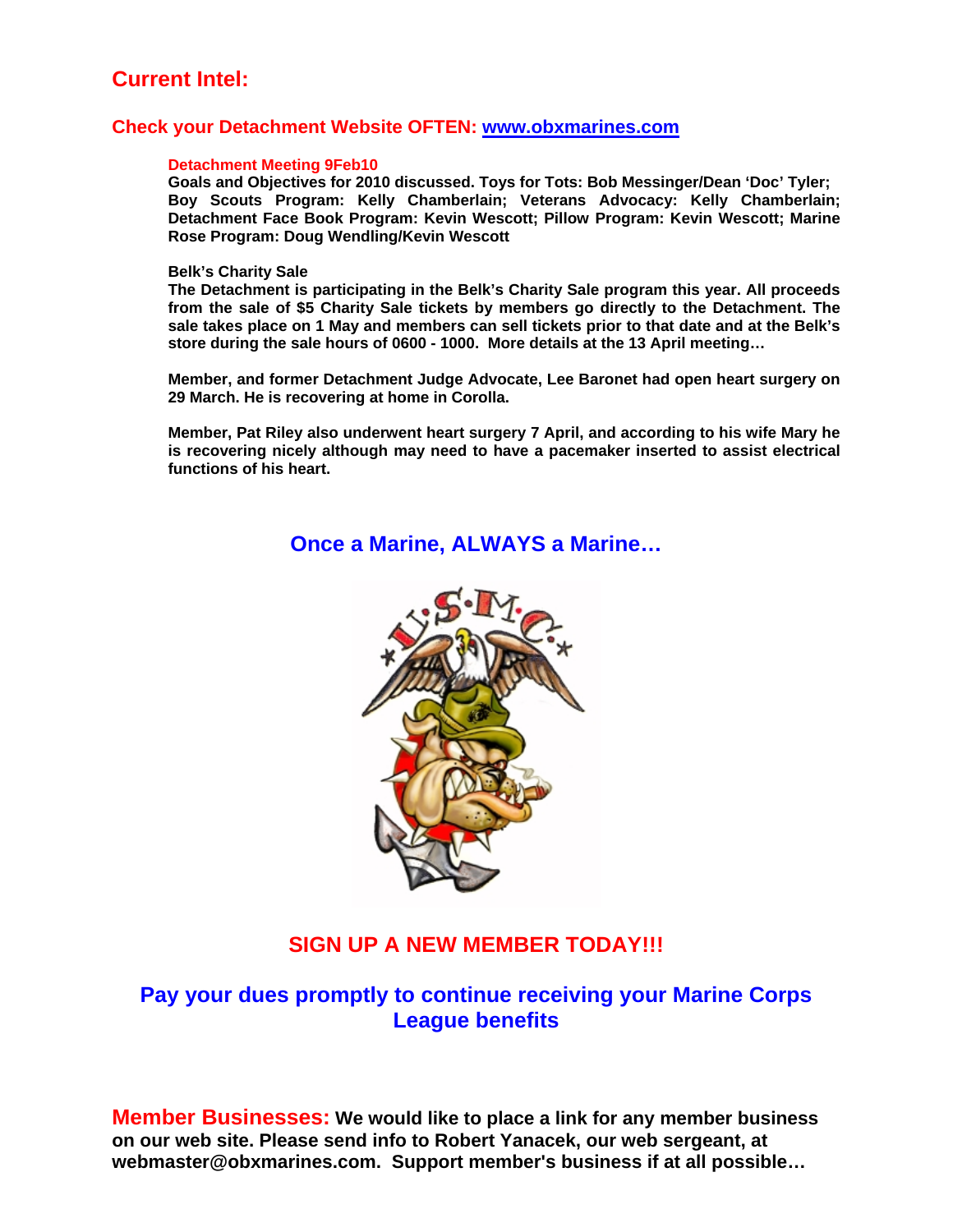## **Message from the Commandant:**

**Fellow Marines, I am honored to be your Commandant. Let's work together to continue the good work of the Detachment in our community. The China Marines had a phrase for it -- --** *Gung Ho* **or work together. Aren't we the few and the proud?** 

**Onward and upward! "Don't bunch up and stay off the ridge lines."** 

**Semper Fi, Kelly** 

#### **RECRUITING:**

**Recruiting literature is available for all members. Pick some up at the next meeting or request some from your Detachment leadership. Carry recruiting info and applications in your car and never miss and opportunity to let a fellow Marine/FMF Corpsman know what we're about. Make it your objective to recruit one new member this year. Current membership is 39. Recruiting is EVERYONE'S responsibility! Tell your buddies what they're missing….** 

**Welcome Aboard: Derrick Barcroft and Dan Hudson** 

**Check your Detachment website often: www.obxmarines.com**

**Also, North Carolina and other MCL information is available at the Department NC website: www.ncmcl.org Check here to read the Marine Corps League Uniform Code… If you decide to obtain MCL uniform items, wear them correctly!** 

**National Marine Corps League website: www.mcleague.com ALSO: Syndicated Marine Corps League News… www.ncmcl.net** 

#### **Detachment Programs/Actions/Events:**

**Volunteer Drivers: to provide transportation of fellow veterans to meetings, Detachment events, VA Hospital, airport, etc.** 

**Notary Public Service: Provided at NO COST to members needing Notary services. Contact Robert Yanacek, Detachment Junior Vice Commandant/Web Sergeant.** 

**Toys For Tots – Detachment Participation Contact Paymaster, Bob Messinger, 441-6559, messinger.b@obxmarines.com**

**2010 Marine Corps League National Convention**

**In 2010 at Koury Convention Center in Greensboro, NC the Marine Corps League will hold its FIRST National Convention ever held in the state of North Carolina. 8 - 14 August 2010 If you haven't registered to attend, please do so. Let's show our pride we have in being one of the more than 56 Marine Corps League detachments in North Carolina!**